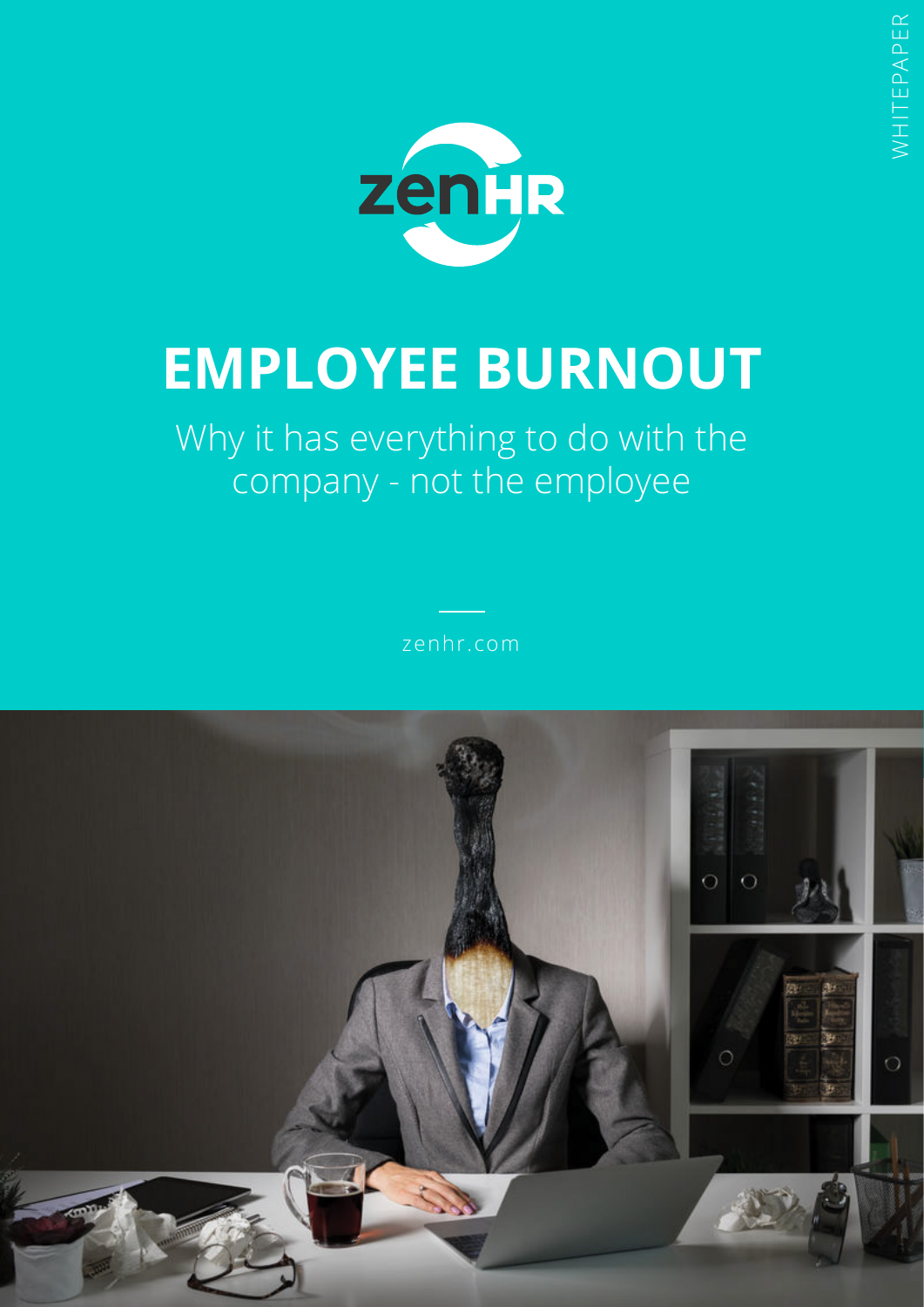## What is employee burnout?

**Employee Burnout** is a physical and mental state that employees feel due to increasing work demands and not having enough time to recover and fully regenerate. Burnt out employees start losing the motivation to excel at what they do, leading to feelings of depression or stress.

The psychological and physical problems that burned out employees face have financial implications that most companies knowingly (or unknowingly) struggle with. Implications range from reduced productivity, a high turnover rate to losing the best talents. Executives need to realize that they play a significant role in creating workplace stress, ultimately leading to burnout. Once this problem is tackled at an organizational level, companies can then measure and address it.

## What causes burnout?

### **• Dysfunctional Team Dynamics**

It might come as a surprise that the people you work with could be dragging you down towards burnout. If you work in a team that continually discusses problems or spends most of the day complaining, it can be challenging for you to feel positive or motivated. Over time, you will start to feel demotivated, and you can't help but be affected by their negativity.

### **• No Work-Life Balance**

Many employees feel challenged by explicit or implicit expectations to spend long hours at work. Employees who work extended hours experience many adverse mental and physical effects, including stress, fatigue, no work-life balance, and health issues. Management support is a critical factor in achieving work-life balance because when employees can manage their time at work, they will take control of their lives.



WHITEPAPER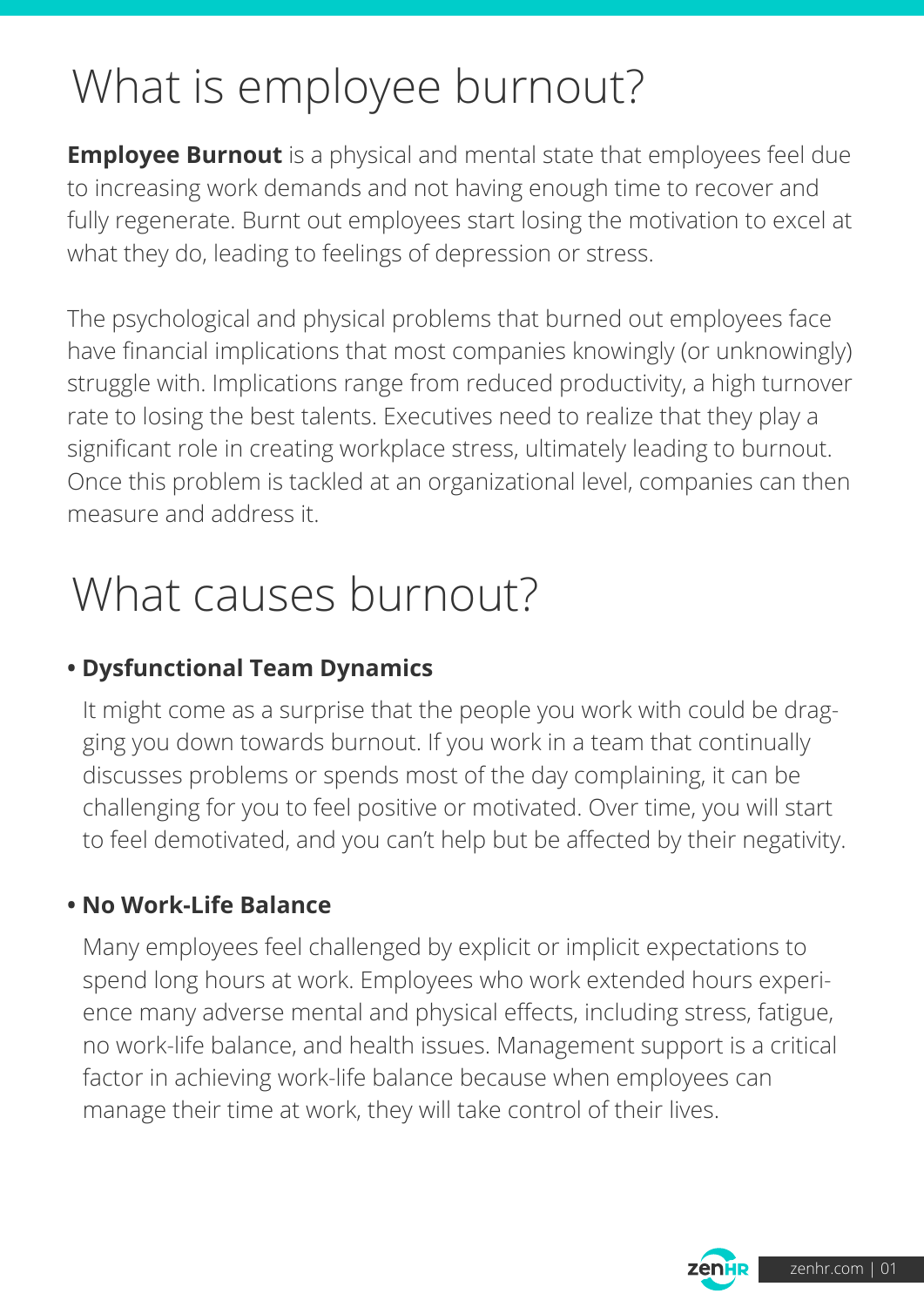#### **• Excessive Multitasking**

It's illegal to speak on your mobile phone while driving a car – and for a good reason, the human brain is not wired to perform multiple tasks all at the same time. Most employees are always on the look for ways to achieve various goals simultaneously. Many non-multitaskers perceive themselves as poor performers. While it might seem easy to do two routine tasks simultaneously, doing two things that are both complex and demanding will push your brain to work harder and affect your productivity.

### **• Lack of Support at Work**

For the longest time, burnout was considered a personal matter that employees had to deal with independent from work. But the evidence mounts that workplaces are mainly responsible for this issue, and they have to take active steps to resolve it. Social support at work is a critical component of solid work relationships and employees' psychological health. Support at work is all about having a network of coworkers and management you can turn to in times of need.



WHITEPAPER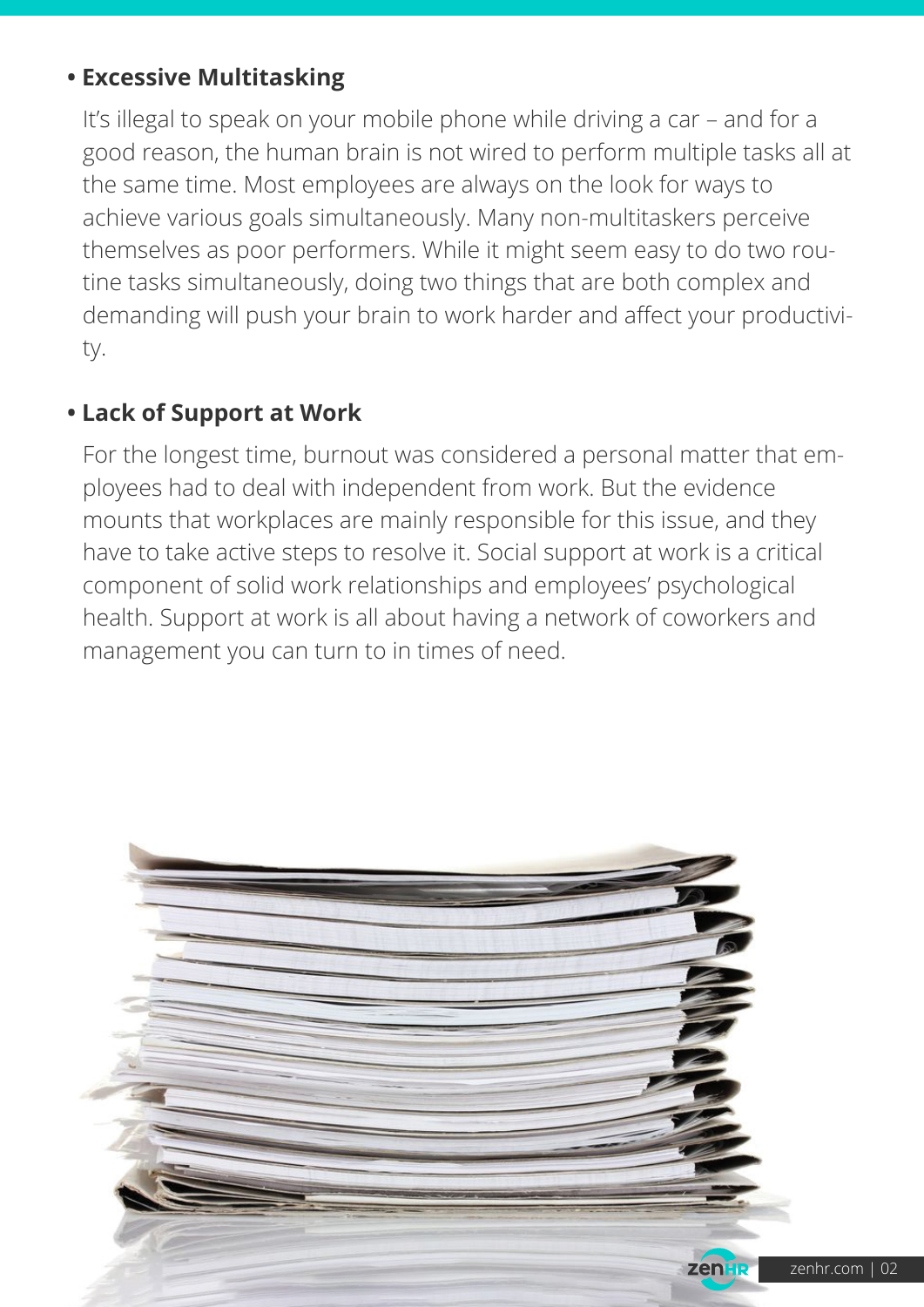## **SIGNS OF EMPLOYEE BURNOUT**

How can you tell if you or someone you work with is feeling burned out? Here are a few signs to look for:



Physical symptoms such as feeling constantly tired, having headaches, & unexplainable body aches.



Getting sick very often





Feeling overwhelmed  $\left(\bigwedge^{\bullet}\right)$  Having a negative feeling about work





Inability to say no  $\left[\frac{1}{\sqrt{2}}\right]$  Withdrawing from new projects and people



colleagues





Not sticking to a regular schedule of self-care (e.g., not working out or sleeping well)



Feeling unmotivated and pessimistic

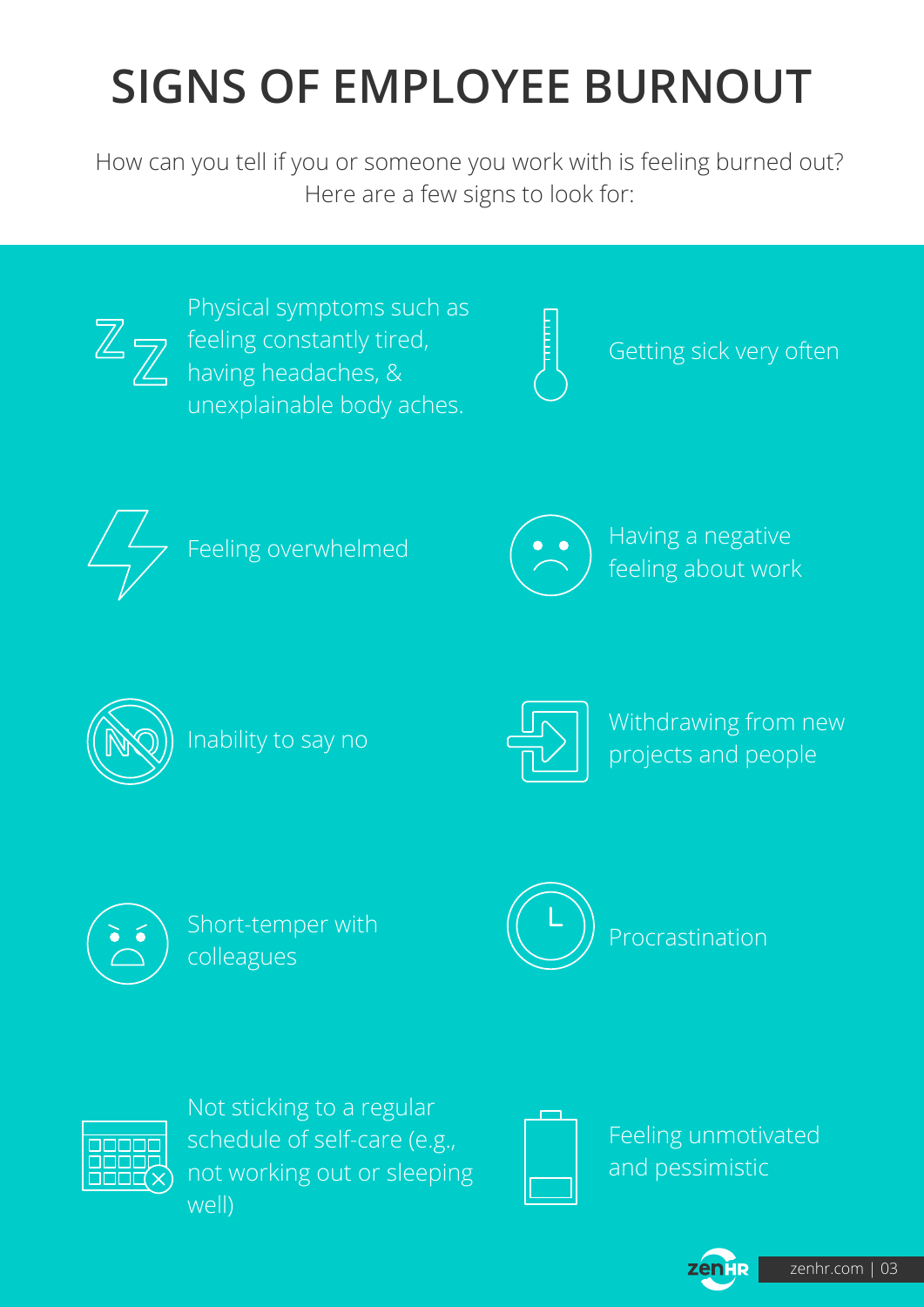### Helping employees overcome job burnout

Employee burnout isn't merely the result of having too much work. When your employees are continually feeling overwhelmed, stressed, depressed, insecure, unappreciated, those feelings will eventually lead to job burnout. In other words, employee burnout doesn't have a quick fix; it requires careful thought and consideration. Here are some tips that companies can use to help their employees overcome job-related burnout.

### **• Prioritize the mental health of your employees**

As a leader, you need to understand that work-related mental health issues affect your team members' well-being and productivity and can have a direct "negative" impact on your company culture. As a first step, you need to identify the main factors that might negatively affect your employees' mental health, such as long working hours, stressful workloads, unrealistic deadlines, lack of appreciation, or toxic coworkers. Create a mental health survey employees to assess how your employees are feeling about work, and decide what changes need to be made.

### **• Encourage work-life balance**

Many of us still believe that the best employees are the ones who arrive early, work extended hours, and reply instantly to their emails after working hours or during their vacations. Contrary to popular belief, it has been proven that focusing on work and ignoring the quality of one's personal life causes employee burnout and hurts the company in the long run. It's a known fact that spending quality time with family and friends can help undo the effects of burnout, and flexibility arrangements can allow employees to unwind. Those who have comfortable and exciting lives outside of the office make better employees.

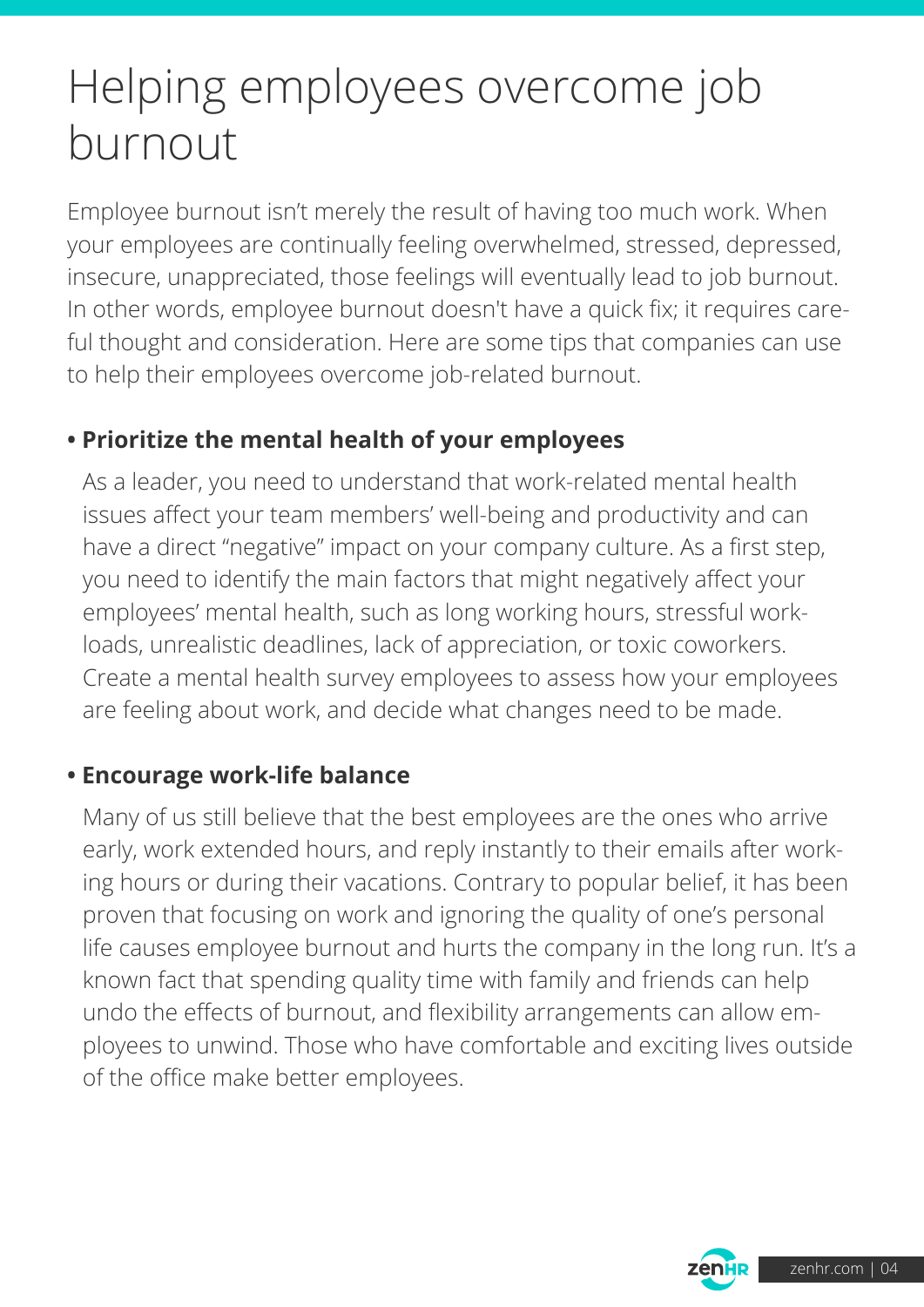### **• Offer flexibility arrangements**

Flexibility in the workplace is all about how and when work gets done. A flexible workplace caters to the needs of both the employer and the employee. Introducing flexible work arrangements is often used as a retention and engagement tool, as it allows employees to have control over when, where, and how they want to do their jobs. https://blog.zenhr.com/2021/01/27/10-types-of-workplace-flexibility-to-consider-in-2021/

### **• Manage your digital distractions**

Most of us are constantly being bombarded by notifications and messages from coworkers, family, and friends. We've been trained to subconsciously respond to our notifications and even expect them without even realizing that we're doing it. The key is for us to unlearn this automatic response. Create a culture that allows employees to focus on one task at a time for 25 minutes, followed by a 5-minute break.

Another tip to eliminate office distractions is to reconsider your office space arrangement. Open office space has been can be highly ineffective when it comes to productivity and collaboration. While it's good to have an open areas in which people can discuss things and collaborate, it's also essential to give workers their own spaces away from all the distractions.